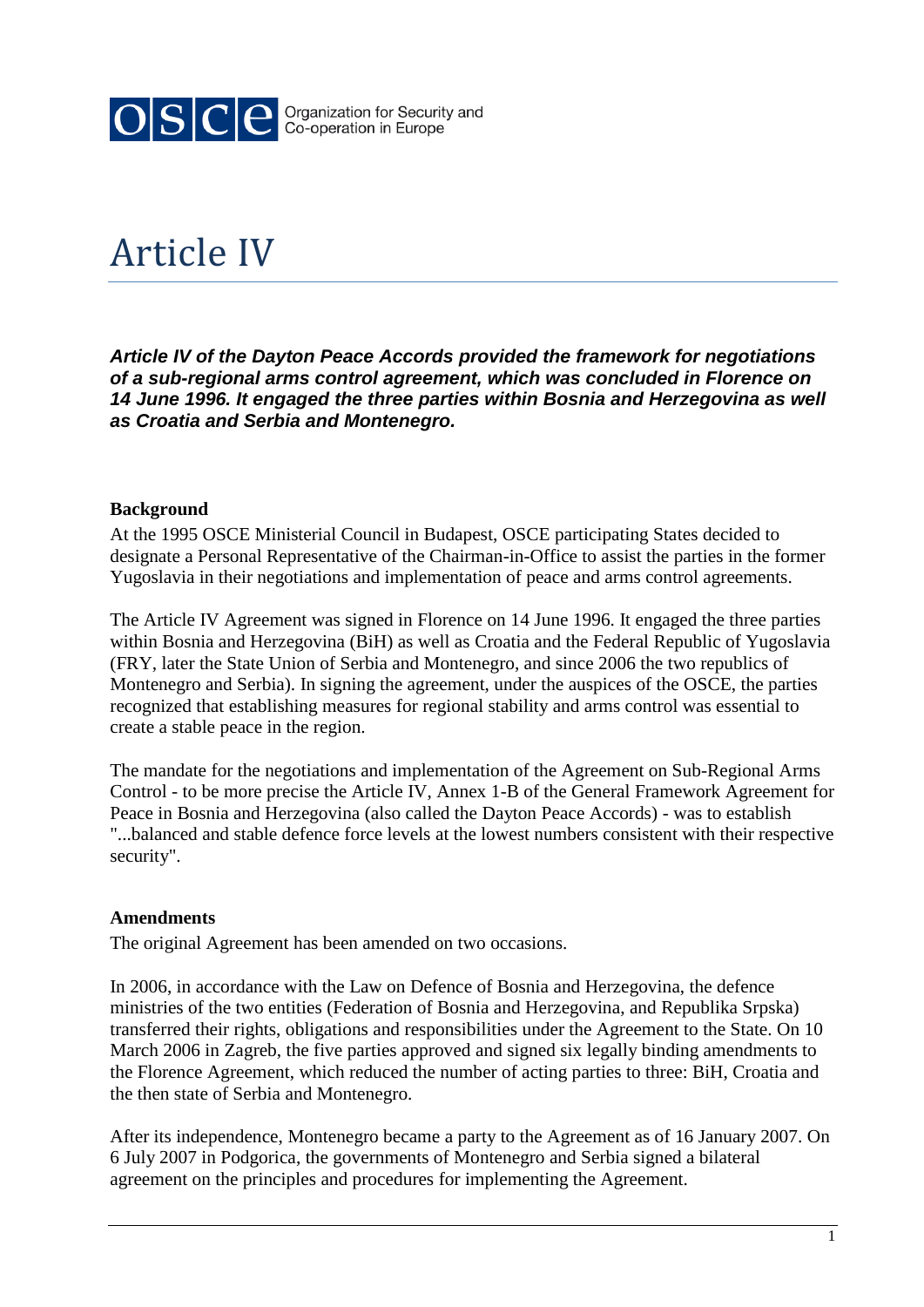In October 2007, the parties decided that another amendment needed to be prepared in view of the subsequent signature at government level and respective internal ratification processes expected in 2008.

The Agreement now has four acting parties: BiH, Croatia, Montenegro and Serbia.

## **The Agreement and its implementation**

The Agreement provides for specific reduction methods, extensive exchange of information and intrusive inspections. A continuous review of its implementation is ensured by the work of the Sub-Regional Consultative Commission and a review conference to be held every second year.

Many definitions, provisions, procedures and categories for armaments limitations were taken from the Treaty on Conventional Armed Forces in Europe.

The Agreement established ceilings in five categories of conventional armaments (battle tanks, artillery pieces, combat aircraft, attack helicopters and armoured combat vehicles), which came into effect on 1 November 1997 and will remain in force for the Agreement's duration.

Reduction liabilities were also established, and during the reduction period, which expired on 1 November 1997, the parties reduced 6,580 heavy weapons to reach their set limits. They then continued on a voluntary basis to notify of and verify further reductions. Nearly 8,900 heavy armaments have been reduced so far.

The ceilings limited the FRY to approximately 75 per cent of its 1996 holdings (the "baseline"), while Croatia and BiH were assigned some 30 per cent each of the FRY's 1996 holdings. Within BiH, two thirds were allotted for the Federation of Bosnia and Herzegovina and one third for the Republika Srpska.

After Montenegro gained independence, Serbia's limit was set to approximately 67 per cent of the baseline, and Montenegro's to 8 per cent.

## **The Personal Representative**

In September 2011, Major General Michele Torres of Italy was appointed Personal Representative of the Chairman-in-Office for Article IV, Annex 1-B of the General Framework Agreement for Peace in Bosnia and Herzegovina.

Major General Torres has been assisting the parties in implementing the Agreement, ensuring the appropriate verification of the data they provide during the Annual Exchange of Military Information, and supervising the collection and dissemination of all official notifications.

The Personal Representative can count on a small group of arms control specialists to handle technical matters, resolve ambiguities and even propose improvements to increase the effectiveness of the Agreement.

He requests the assistance of OSCE countries, as well as prepares, co-ordinates, monitors and facilitates the Article IV Annual Inspection. He is also responsible for keeping updated the list of the Article IV assistants who are provided by OSCE countries and he co-ordinates their training.